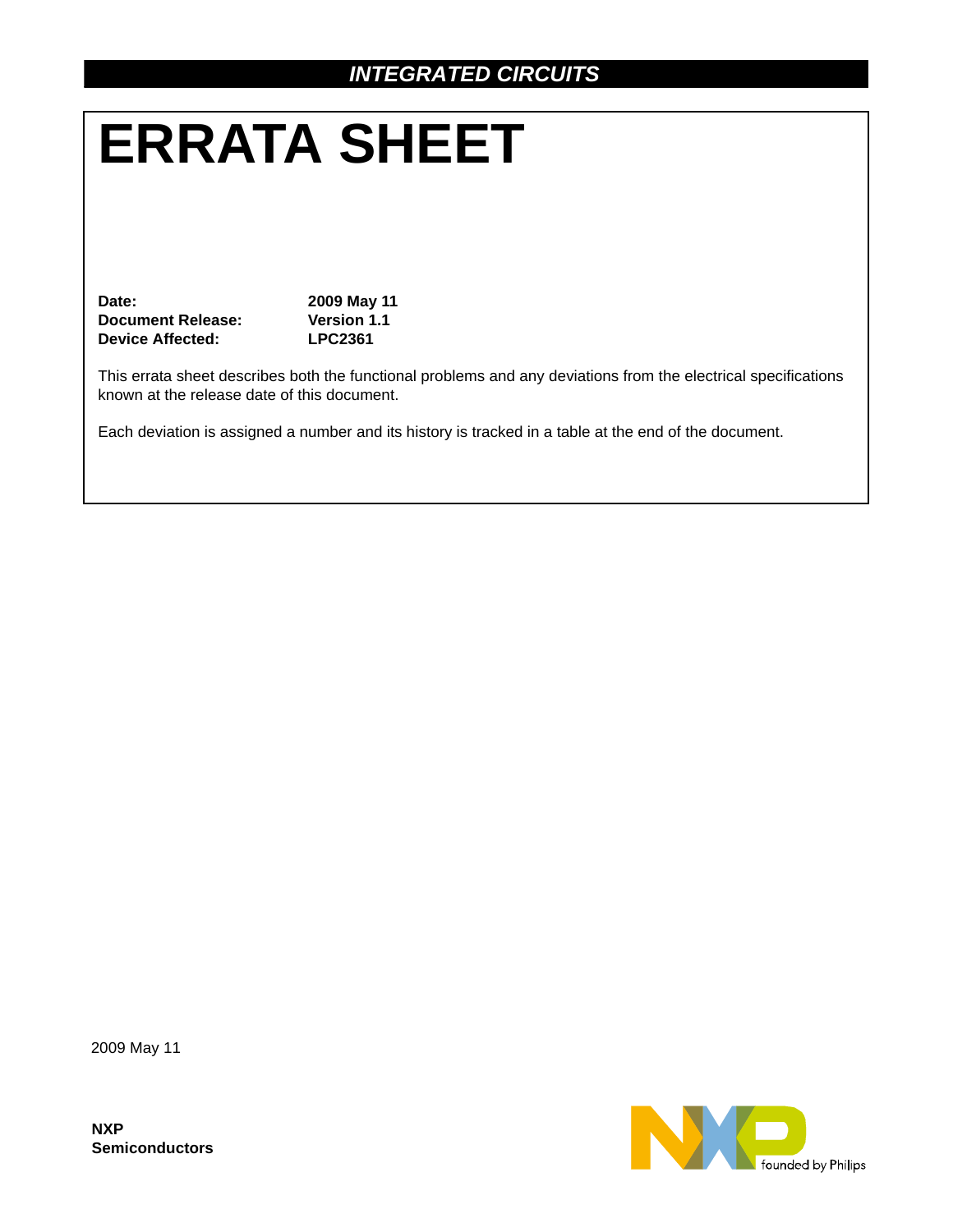### **Document revision history**

| <b>Rev</b> | Date             | <b>Description</b> |
|------------|------------------|--------------------|
| 1.1        | May 11 2009      | Added Rev D        |
| 1.0        | September 4 2008 | First version      |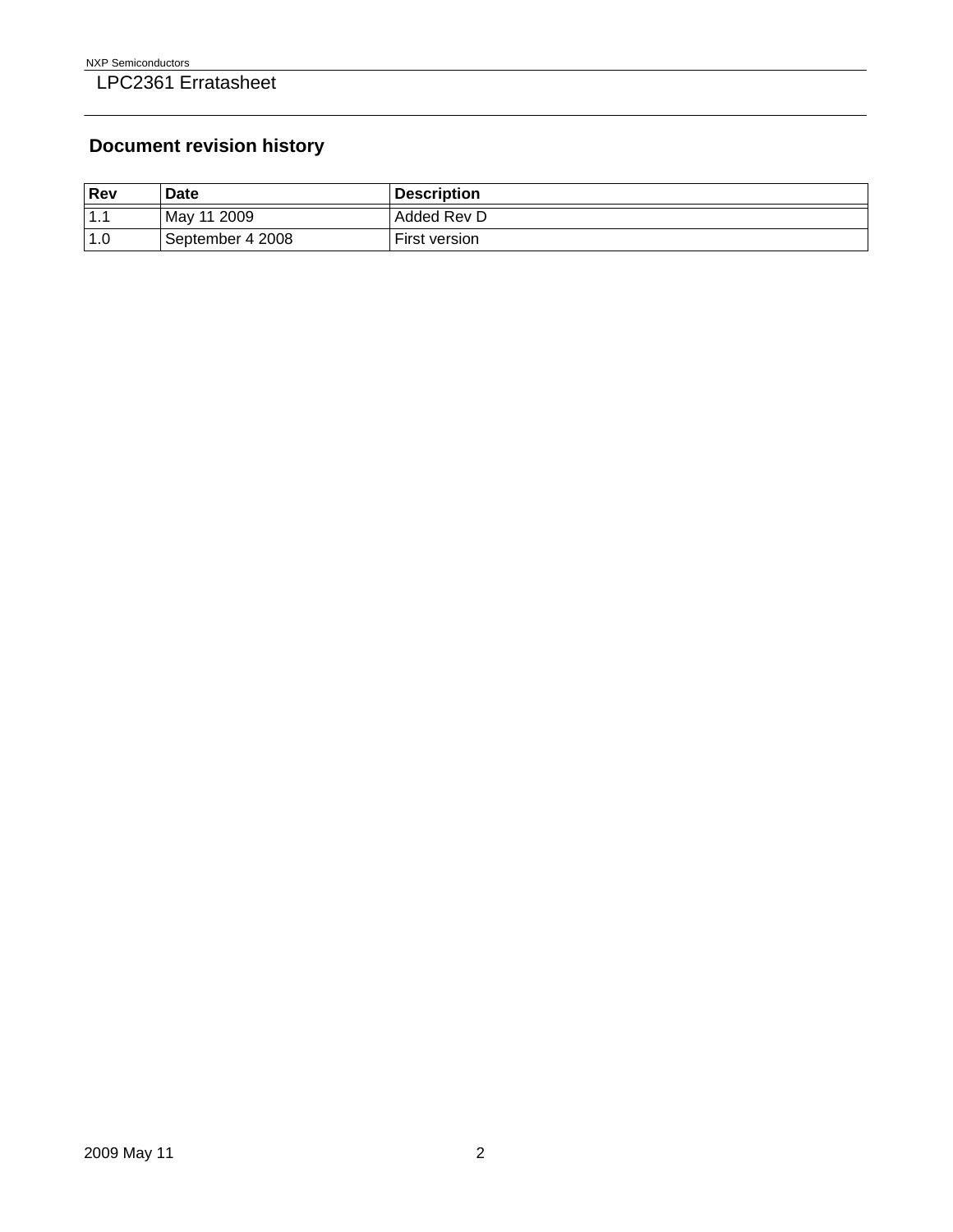#### **Identification**

The typical LPC2361 devices have the following top-side marking:

LPC2361xxx xxxxxxx xxYYWW R[x]

The last/second to last letter in the third line (field 'R') will identify the device revision. This Errata Sheet covers the following revisions of the LPC2361:

| <b>Revision Identifier (R)</b> | l Comment               |
|--------------------------------|-------------------------|
| ιΈB                            | l First device revision |
| 'D                             | Second device revision  |

Field 'YY' states the year the device was manufactured. Field 'WW' states the week the device was manufactured during that year.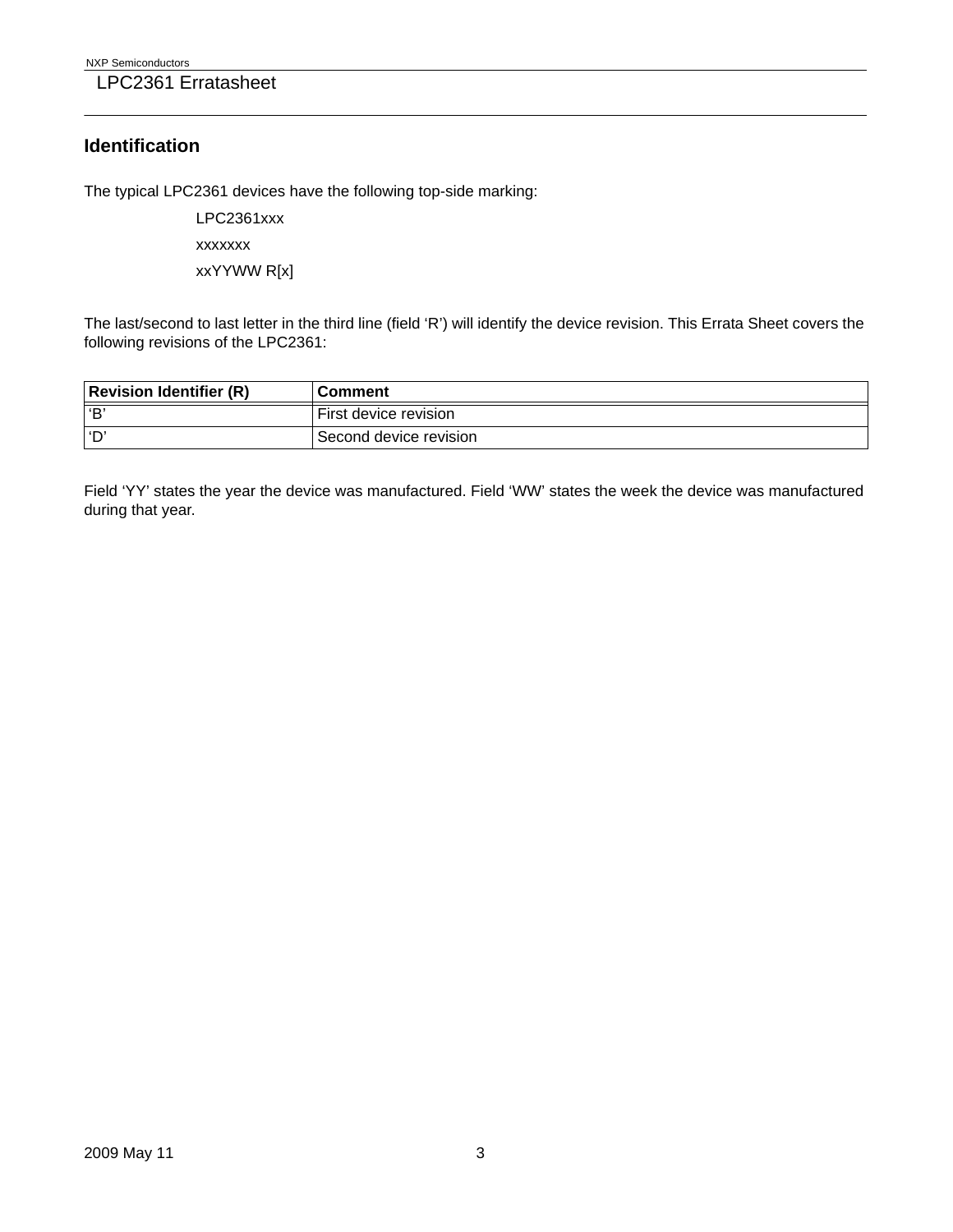## **Errata Overview - Functional Problems**

| <b>Functional</b><br>Problem | <b>Short Description</b>                                                                                       | <b>Device Revision the</b><br>problem occurs in |
|------------------------------|----------------------------------------------------------------------------------------------------------------|-------------------------------------------------|
| Core.1                       | Incorrect update of the Abort Link register in Thumb state                                                     | B.D                                             |
| CAN.1                        | Data overrun condition can lock the CAN controller                                                             | В                                               |
| Deep Power<br>Down.1         | Deep Power Down mode is not functional                                                                         | B                                               |
| Vbat.1                       | Increased power consumption on Vbat when Vbat is powered before   B<br>the 3.3 V supply used by rest of device |                                                 |

### **Errata Overview - AC/DC Deviations**

| <b>AC/DC Deviation</b> | <b>Short Description</b> | l Errata occurs in<br><b>device revision</b> |
|------------------------|--------------------------|----------------------------------------------|
| ∣n/a                   | n/a                      | n/a                                          |

#### **Errata Notes**

| <b>Notes</b> | <b>Short Description</b>                                                                                                                                                                                                                                                                | <b>Device Revision the</b><br>note applies to |
|--------------|-----------------------------------------------------------------------------------------------------------------------------------------------------------------------------------------------------------------------------------------------------------------------------------------|-----------------------------------------------|
| Note 1       | When the input voltage is $Vi \geq Vdd I/O + 0.5 v$ on each of the follow- $ B, D $<br>ing port pins P0.23, P0.24, P0.25, P0.26, P1.30, and P1.31 (config-<br>ured as general purpose input pin (s)), current must be limited to<br>less than 4 mA by using a series limiting resistor. |                                               |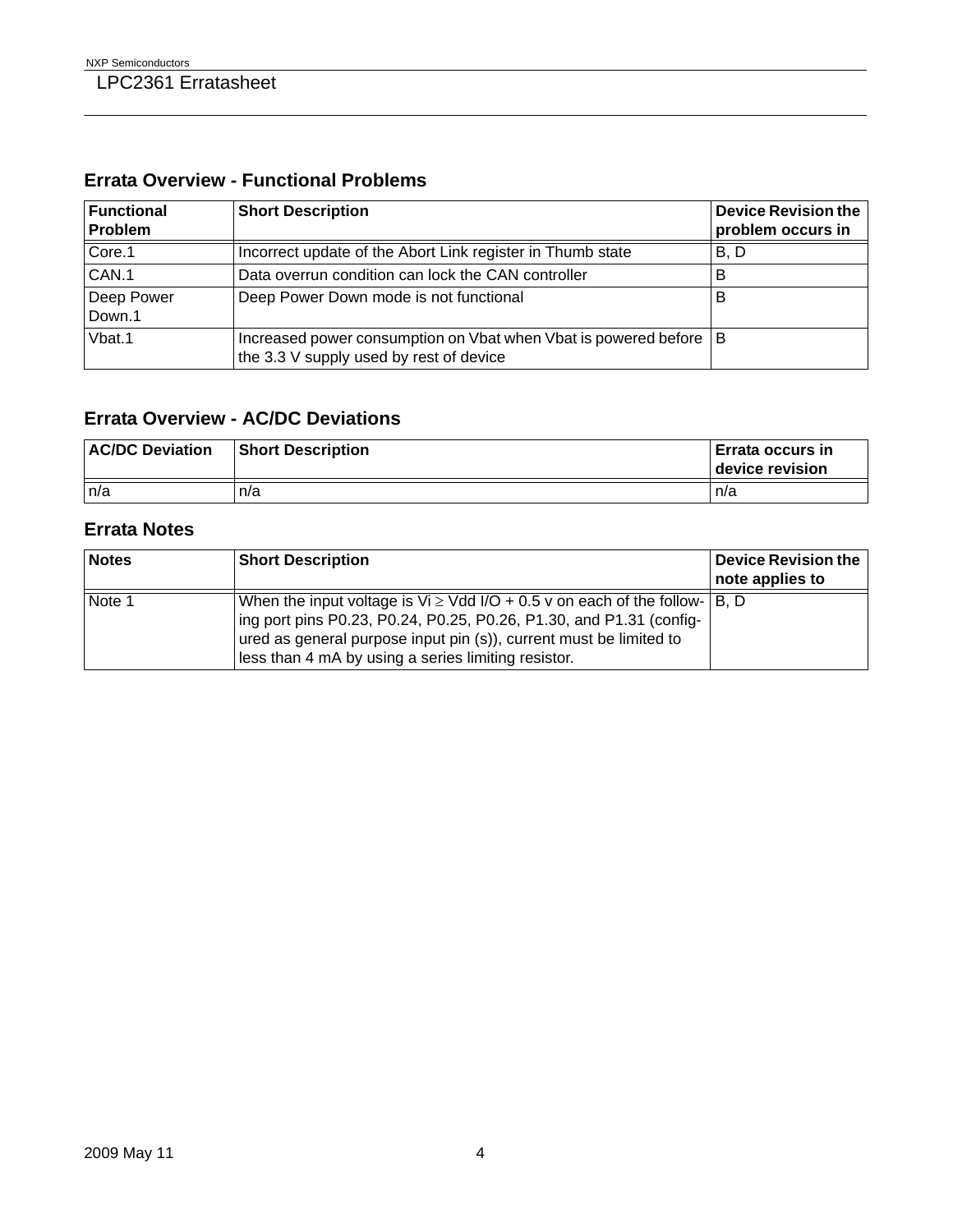#### **Functional Problems of LPC2361**

#### **Core.1 Incorrect update of the Abort Link register in Thumb state**

- Introduction: If the processor is in Thumb state and executing the code sequence STR, STMIA or PUSH followed by a PC relative load, and the STR, STMIA or PUSH is aborted, the PC is saved to the abort link register.
- Problem: In this situation the PC is saved to the abort link register in word resolution, instead of half-word resolution.

Conditions:

The processor must be in Thumb state, and the following sequence must occur:

<any instruction>

<STR, STMIA, PUSH> <---- data abort on this instruction

LDR rn, [pc,#offset]

In this case the PC is saved to the link register R14\_abt in only word resolution, not half-word resolution. The effect is that the link register holds an address that could be #2 less than it should be, so any abort handler could return to one instruction earlier than intended.

Work around: In a system that does not use Thumb state, there will be no problem.

In a system that uses Thumb state but does not use data aborts, or does not try to use data aborts in a recoverable manner, there will be no problem.

Otherwise the workaround is to ensure that a STR, STMIA or PUSH cannot precede a PC-relative load. One method for this is to add a NOP before any PC-relative load instruction. However this is would have to be done manually.

# **CAN.1: Data Overrun condition can lock the CAN controller**

Each CAN controller provides a double Receive Buffer (RBX) per CAN channel to store incoming messages until they are processed by the CPU. Software task should read and save received data as soon as a message reception is signaled.

> In cases, where both receive buffers are filled and the contents are not read before the third message comes in, a CAN Data Overrun situation is signaled. This condition is signaled via the Status register and the Data Overrun Interrupt (if enabled).

- Problem: In a Data Overrun condition, the CAN controller is locked from further message reception.
- Workaround: 1. Recovering from this situation is only possible with a soft reset to the CAN controller.

2. If software cannot read all messages in time before a third message comes in, it is recommend to change the acceptance filtering by adding further acceptance filter group(s) for messages, which are normally rejected. With this approach, the third incoming message is accepted and the Data Overrun condition is avoided. These additional messages are received with the corresponding group index number can be easily identified and rejected by software.

#### **Deep Power Down Mode.1: Deep Power Down mode is not functional**

- Introduction: Deep Power Down mode is like Power Down mode, but the on-chip regulator that supplies power to internal logic is also shut off. This produces the lowest possible power consumption without actually removing power from the entire chip.
- Problem: The power consumption in Deep Power Down mode does not meet the specifications.

Workaround: None.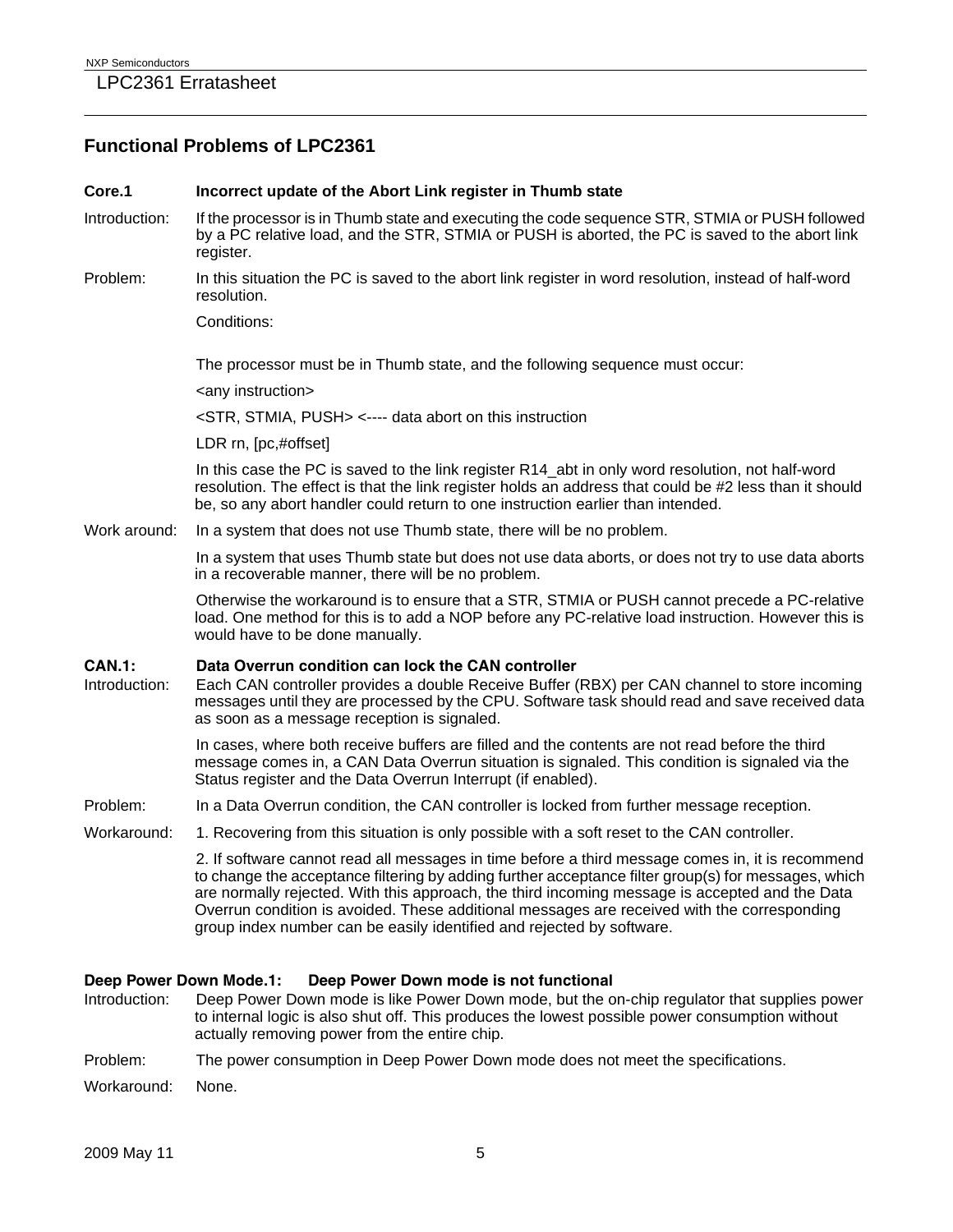| Vbat.1:       | Increased power consumption on Vbat when Vbat is powered before the 3.3 V supply used                                                                                                                                                                                                                                                                                                                                                                       |
|---------------|-------------------------------------------------------------------------------------------------------------------------------------------------------------------------------------------------------------------------------------------------------------------------------------------------------------------------------------------------------------------------------------------------------------------------------------------------------------|
|               | by rest of the device.                                                                                                                                                                                                                                                                                                                                                                                                                                      |
| Introduction: | The device has a Vbat pin which provides power only to the RTC and Battery RAM. Vbat can be<br>connected to a battery or the same 3.3 V supply used by rest of the device (VDD(3V3) pin,<br>VDD(DCDC)(3V3) pin).                                                                                                                                                                                                                                            |
| Problem:      | If Vbat is powered before the 3.3 V supply, Vbat is unable to source the start-up current required<br>for the Battery RAM. Therefore, power consumption on the Vbat pin will be high and will remain<br>high until 3.3 V supply is powered up. Once 3.3 V supply is powered up, power consumption on<br>the Vbat pin will reduce to normal and subsequent power cycle on the 3.3 V supply will not cause<br>an increased power consumption on the Vbat pin. |
| Workaround:   | Provide 3.3 V supply used by rest of the device first and then provide Vbat voltage.                                                                                                                                                                                                                                                                                                                                                                        |